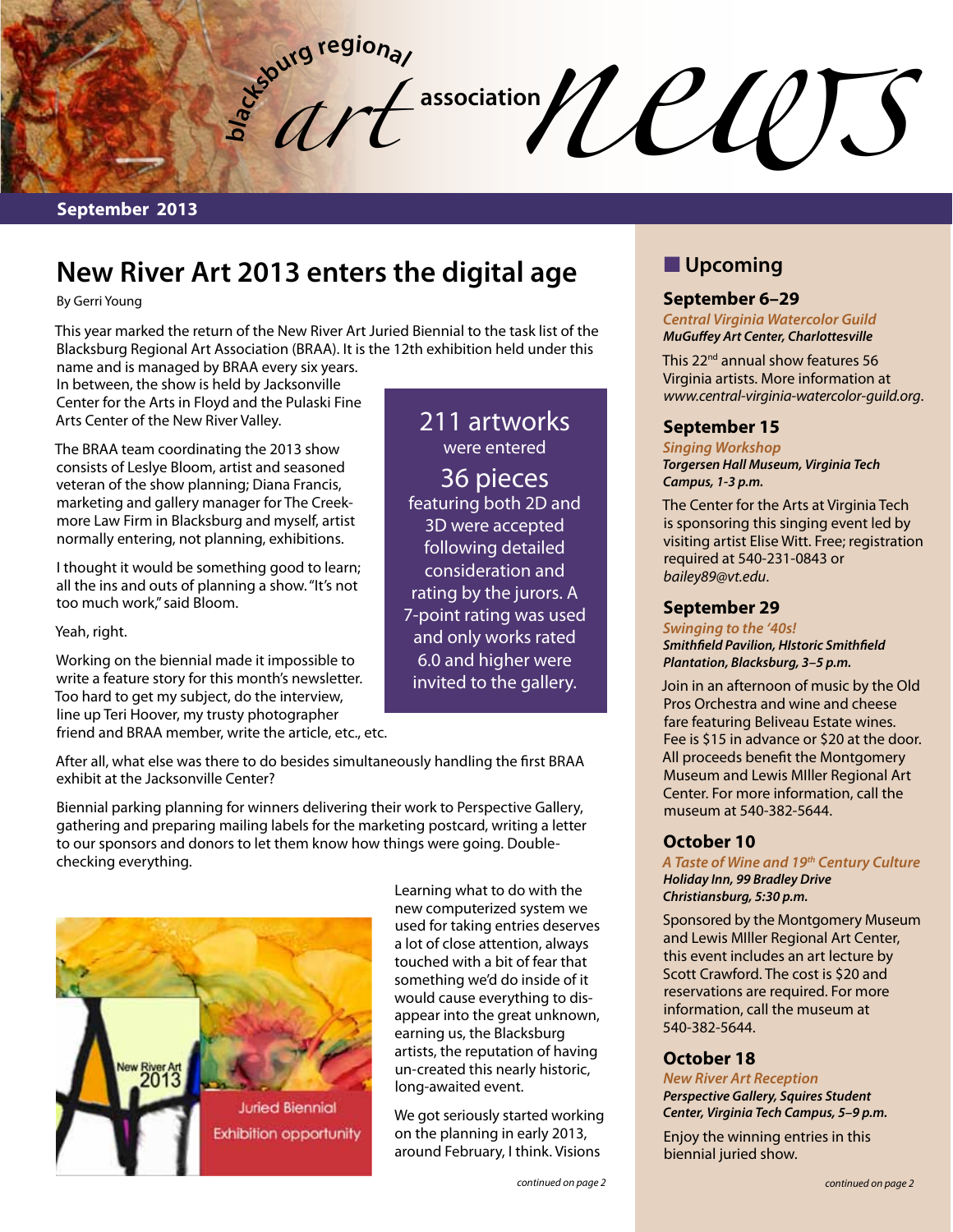#### New River Art *continued from page 1*

of piles of paper applications and CDs full of art photos drove us to be innovative and think, surely, by now someone has automated this process. A Google search quickly led us to several choices and, after some consideration; we called the folks at Call for Entry—CaFÉ for short.

The real people behind the system walked us through how it worked in a conference call with the three of us staring at computers. We liked what we saw, bought the deal with New River Art funds and sat down for another conference call with computers to go through an hour of training. When the CaFÉ people weren't personally helping us, we checked out the online guide with stepby-step instructions for everything from entering, loading photos, paying, jurying, notifying artists and more.

Taking this enormous leap into the future of managing exhibitions came with some serious concerns.

Backups? Yes, multiple times a day. Learning curve for the three of us? Yep. Pay for the service? Yep. But the one that made us cringe was what was going to happen when we told our members, "This is it. No paper, no CDs, you enter through CaFÉ or not at all."

Actually, we were nicer about it than that. We didn't force artists to pay online. We let them have one old-fashioned payment option—they could write a check. (Only one out of over 70 did.) They could pay by PayPal or credit card online. Most everyone used the later. I won't tell you who the check writer was, but he lives in Roanoke and paints a whole lot better than he pays online.

We didn't just throw everyone to the wolves for learning the system either. We

## **Donors supporting awards program:**

**Nadine Allen Memorial Fund**

**Mish Mish Art Supply**, Blacksburg

**Virginia Tech Center for the Arts**, Blacksburg

**New River Land Trust**, Blacksburg

**Miller off Main Gallery**, Blacksburg

**Leslye Bloom**, artist and individual donor, Blacksburg

**The Studio School**, Roanoke **The Artful Lawyer, A Fine Gallery Inc.**, Blacksburg

### **Partners supporting administration costs:**

**Blacksburg Regional Art Association**

**Jacksonville Center for the Arts**, Floyd

**Fine Arts Center for the New River Valley**, Pulaski

## **Jurors:**

**Michael Haga**, College of Charleston, School of the Arts, Charleston, SC

**Jeffrey Allison**, Virginia Museum of Fine Arts, Richmond, VA

**Robin Roucher**, Virginia Tech, Perspective Gallery, Blacksburg, VA

*www.newriverart.org*

held a workshop to help members stressed about the process and to test it before announcing to the world that it was live. We put together a PowerPoint presentation

# **Artist Tip:**

The comment made most often by the jurors regarded poor photo quality. No matter how wonderful your artwork might be, if the photo does not do justice to the work, the juror can have a difficult time rating it as high as it might deserve.

 with screen shots and detailed instructions. We made test entries ourselves. (None of us entered the competition.) We allowed probably the longest entry window four months—in the history of the New River Art show so no one could use the excuse of not having enough time.

> It was thrilling to see our first application come in from a teacher in Farmville who would never have known about our show without CaFÉ. It only took her a couple of days to find us, thanks to the "new opportunity" emails CaFÉ sends out to its members.

## **n** Exhibit Opportunities

## **Floyd Oktoberfest September 28**

Chantilly Festival Farm, Floyd

This event is sponsored by the Jacksonville Center for the Arts and Chantilly Festival Farm. Vendors of arts and fine crafts are encouraged to apply. The festival is from noon until 6 p.m. and the deadline for application is Sept. 17. For more information, visit *www.jacksonvillecenter.org/FloydOktoberfest*.

#### **BRAA Exhibition at The Jacksonville Center October 7 – December 9** Floyd

Entry for this first joint venture is open to all BRAA members with a peer jury process to select the works for the exhibition. No entry fees, no awards. Hurry, deadline for entry is Sept. 21. For more information, visit *http://braaarts.wix.com/blacksburgart*.

## **n** Other Opportunities

## **Virginia Museum of Fine Arts Fellowships**

The Virginia Museum of Fine Arts in Richmond is now accepting applications for its 2014-15 Visual Arts Fellowships: \$8000, professional artists; \$6000 graduate students; and \$4000 undergraduates. The application deadline is Nov. 8. Application and eligibility guidelines at *http://www.vmfa.museum/fellowships*.

## **Steppin' Out Design Contest**

Downtown Blacksburg, Inc. is sponsoring a design competition for the Steppin' Out 2014 T-Shirt. For more information, visit *http://www.downtownblacksburg.com/*.

## **upcoming** *continued from p. 1*

## **October 21-24**

*Pat Dews Workshop Zehmer Hall Conference Center, University of Virginia, Charlottesville*

Through daily water media demonstrations, positive critiques, and working beside the students, Dews helps take the "fear out of painting." For more information, contact Patricia Travers at 434-977-3506 or *propagule@aol.com*.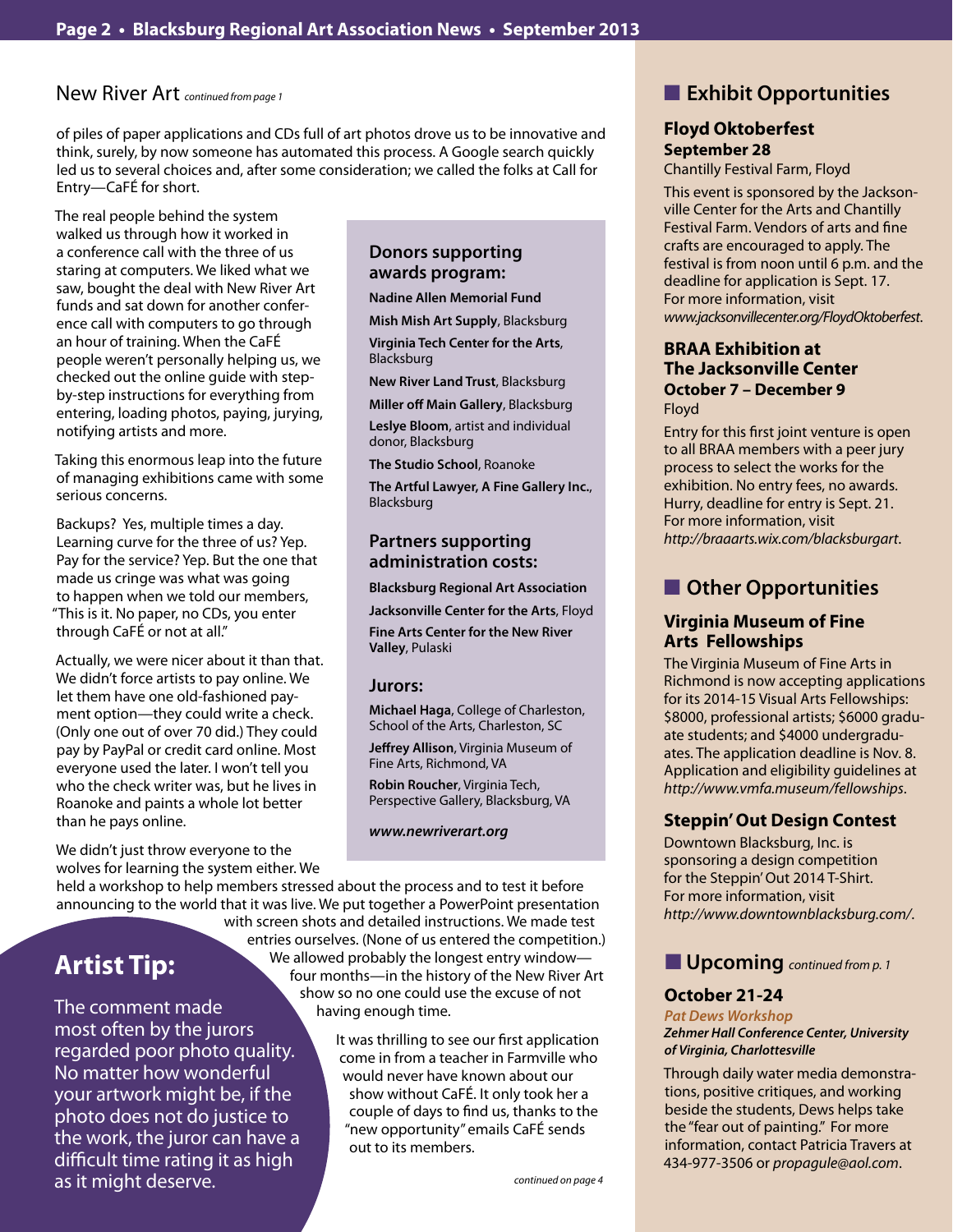# **Plein air in pretty places**

Late in the summer, BRAA member Donald Sunshine told of plein air days in his winter home in Florida — a weekly group of painters gathering in different locations to enjoy the pleasure and challenges of painting surrounded by nature.

Since that time, a small group of BRAA artists have enjoyed the same experience in the Blacksburg area.

Places already visited include member Teri Hoover's home and garden on Draper Road. During this summer's area garden tour, this location attracted 500 visitors and even a plein air painter the day of the tour. This wonderful place quickly became the first location for the BRAA plein air group.





*Scene from the impromptu plein air session at Smithfield Plantation's colonial garden (above), painted by Gerri Young.*

*Charlotte Chan (left) painting in Teri Hoover's garden. (Photo: Teri Hoover)*

Two sessions at Smithfield Plantation have taken place; one organized and one impromptu. This location offers vintage buildings, long views and colonial gardens.

On September 15, the group is scheduled to go to Make-A-Diff Ranch in Newport, thanks to the arrangements made by new BRAA member Ava Howard. On Sept. 25, at 10 a.m. the group will meet at Marie Collier's house at 1100 Deerfield Drive, Blacksburg. She has a lovely long view from the back of her house.

Plein air events are announced through the BRAA Facebook page, on the webpage and through direct email to members. To get on the plein air email group specifically for people interested in plein air painting or drawing, email *braaarts@gmail.com*.

The events are free and open to all interested artists, not just members.

# **BRAA artists invited to square off**

*Art in 16 Squares* project announced

Blacksburg's 16 Squares town logo has inspired a project to showcase local artistic talent. Sixteen 12" square pieces will be selected and mounted together "on point" within a larger black on point background. BRAA exhibiting artists are invited to submit a square for jurying. To enhance unity in the overall piece, each square must contain metallic copper (paint, metal, ink, etc.) and a color as close as possible to

blue Pantone 2955. All 2-D media are welcome. Entry deadline is March 1, 2014. The project will debut at the opening of the Alexander Black House on May 1, 2014 and will remain until early September.

> Please email Paula Golden at  *paulacgolden@comcast.net* to express interest in submitting one or more pieces for this high profile community project. There is no entry fee.

## **Now Showing**

**July 15 – October 15, 2013** (except where indicated otherwise)

**Denisse Bento**, See Mark Optical, 2401 S. Main Street, Blacksburg

**Riley Chan**, Real Life Dental Care, 202 South Main Street, Blacksburg

**Charlotte Chan**, Zeppoli's, 810 University City Blvd., Blacksburg

**Nancy Norton**, StellarOne, Arbor Drive, Christiansburg

**Diane Relf**, Brown Insurance, 100 Hubbard Street, Blacksburg and ICTAS, Virginia Tech campus (until mid-November)

**Cecilia Riegert**, ICTAS, Virginia Tech Campus (until mid-December)

**Lois Stephens**, Holtzman Alumni Center Gallery, Virginia Tech Campus (until January)

**Joanna Sunshine**, Village Center, Warm Hearth Village, Blacksburg (Sept. 9–30)

**Joanna and Donald Sunshine**, The Gallery at Glade Church, 1600 Glade Road, Blacksburg (August–September)

**Gerri Young**, Mill Mountain Coffee and Tea, 700 N. Main Street, Blacksburg

## n **Kudos**

Congratulations to **Danie Janov**, whose mixed media work, *Abulette*, was juried in to the International Society of Experimental Artists' 22<sup>nd</sup> annual exhibit at the Big Arts Center in Sanibel, Fla., Oct. 18 – Nov. 27.

*"To practice any art, no matter how well or badly, is a way to make your soul grow. So do it."* 

 *~ Kurt Vonnegut*